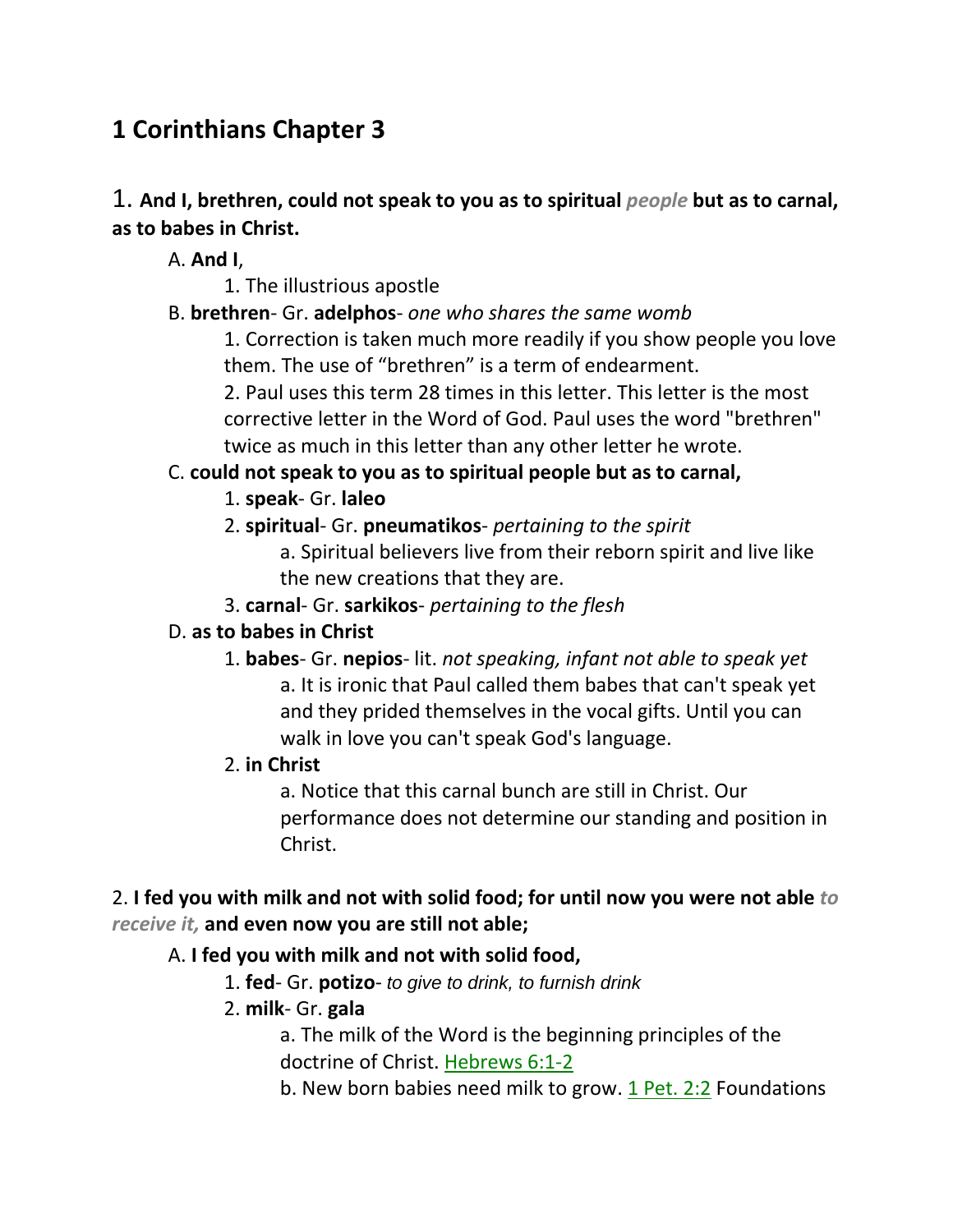classes at church need to be on the principles found in Hebrews 6:1-2. These are for new born Christians.

#### 3. **solid food**- Gr. **broma**- meat, food

a. The meat of the Word is the word [or message] of righteousness by faith. Heb. 5:13

#### B. **for until now you were not able to receive it,**

#### 1. **able**- Gr. **dunamai**

a. A new born baby in Christ is not able to receive and walk in the message of righteousness by faith as a living principle in their daily life.

b. Baby Christians attempt to live the Christian life by their own effort instead walking in the Spirit by faith. They try to be righteous by their performance instead of walking in the reality they are already righteous by faith. Young Christians often struggle with guilt and condemnation because they are living under a legalistic mindset.

### C. **and even now you are still not able**

### 1. **now**- Gr. **nun**

a. Similar to the Hebrew saints, the Corinthians should have advanced by now to maturity, but they were still babes. Heb. 5:12

### 2. **able**- Gr. **dunamai**

a. Jesus gives based upon our ability to receive. He did not say some things to the disciples because they were not ready to receive them. Joh\_16:12

# 3. **for you are still carnal. For where** *there are* **envy, strife, and divisions among you, are you not carnal and behaving like** *mere* **men?**

### A. **for you are still carnal**

# 1. **still**- Gr. **eti**- *yet, still*

a. The Corinthians should have grown past baby stage in their development yet they were still carnal. This is the case for many Christians. They thought they were more mature than they were because they operated in the gifts of the Spirit. Unfortunately, they had little fruit of the Spirit to speak of.

### 2. **carnal**- Gr. **sarkikos**- *pertaining to the flesh*

a. Baby Christians are carnal. They live by their five senses.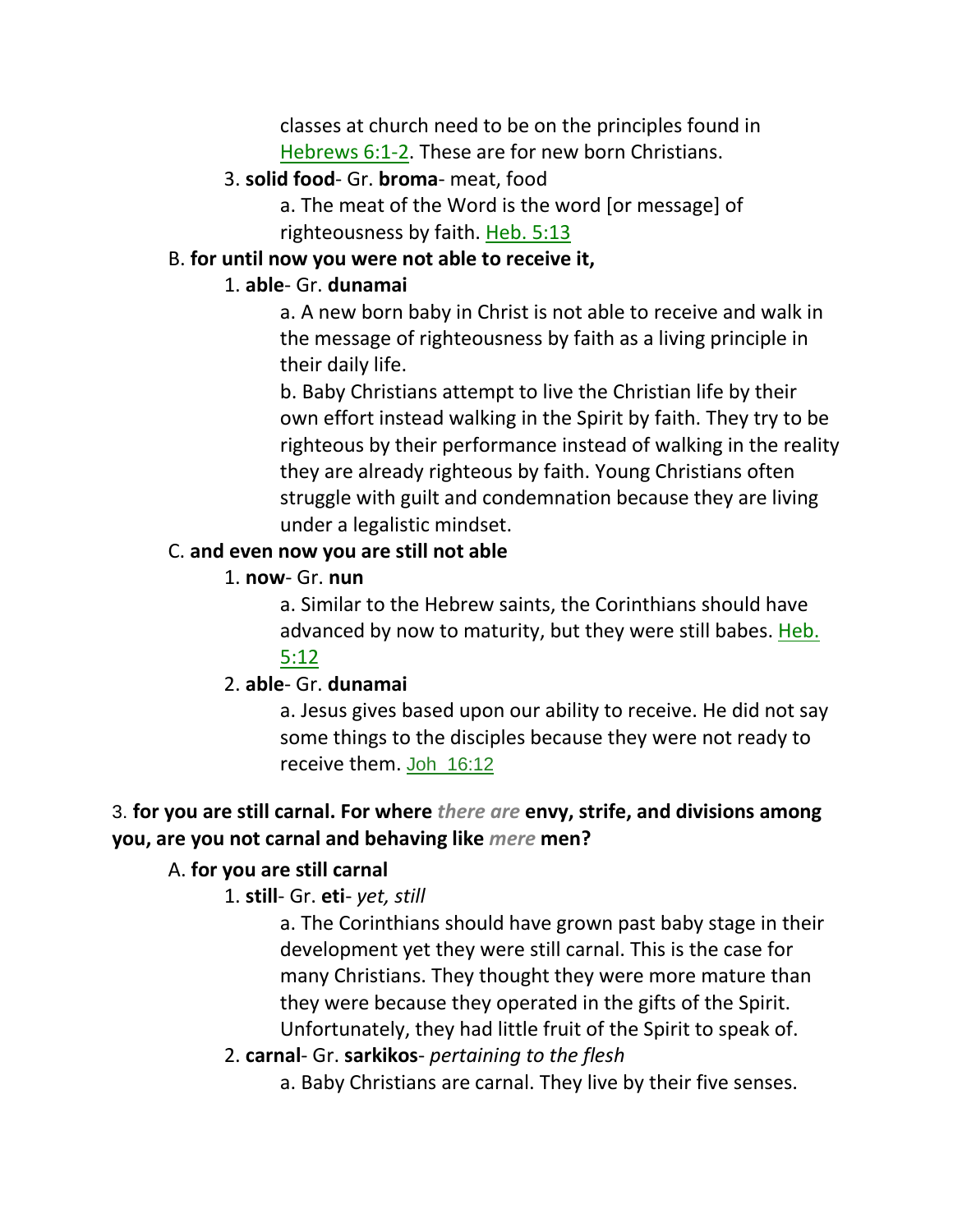They have not yet learned yet to walk by faith.

# B. **For where there are envy,**

# 1. **envy**- Gr. **zelos**- *jealousy*

a. Religion produces competition. You will envy those who you think are advancing ahead of you and you boast against those who appear to be behind you.

# C. **strife**- Gr. **eris**- *quarrel, wrangling*

1. The root of strife is pride. It is also at the root of religion.

# D. **and divisions among you**

1. **divisions**- Gr. **dichostasia**- *a standing apart; a division, dissension* a. Peter stood apart from the Gentiles at Antioch under the pressure of the leaders from Jerusalem who were under legalism.

b. Legalism will always produce divisions. Back in the day of Jesus there was a division between Jews and Gentiles, men and women, and Pharisees and the Sadduccees.

c. In Christ Jesus the middle wall of partition is removed and there is neither male nor female, Jew or Greek, slave or free. Eph. 2:14, Gal. 3:28

# E. **are you not carnal and behaving like mere men**

- 1. **carnal** Gr. **sarkikos**
- 2. **behaving** Gr. **peripateo** *to walk around*
- 3. **mere men** Gr. **kata anthropos** *according to men*

a. A born again person is not a mere man. They are a superman! They are a new creation man. We are able to walk in the supernatural. They are not limited to their five senses. They have a secret sixth sense- they walk by faith!

# 4. **For when one says, "I am of Paul," and another, "I** *am* **of Apollos," are you not carnal?**

# A. **For when one says,**

# B. **I am of Paul**,

1. Paul was the founder of this church. Some of the Greeks in the church at Corinth preferred Apollos who was a Greek over Paul who was a Jew. Welcome to the ministry. You need to learn that you will never be everyone's cup of tea.

# C. **and another I am of Apollos**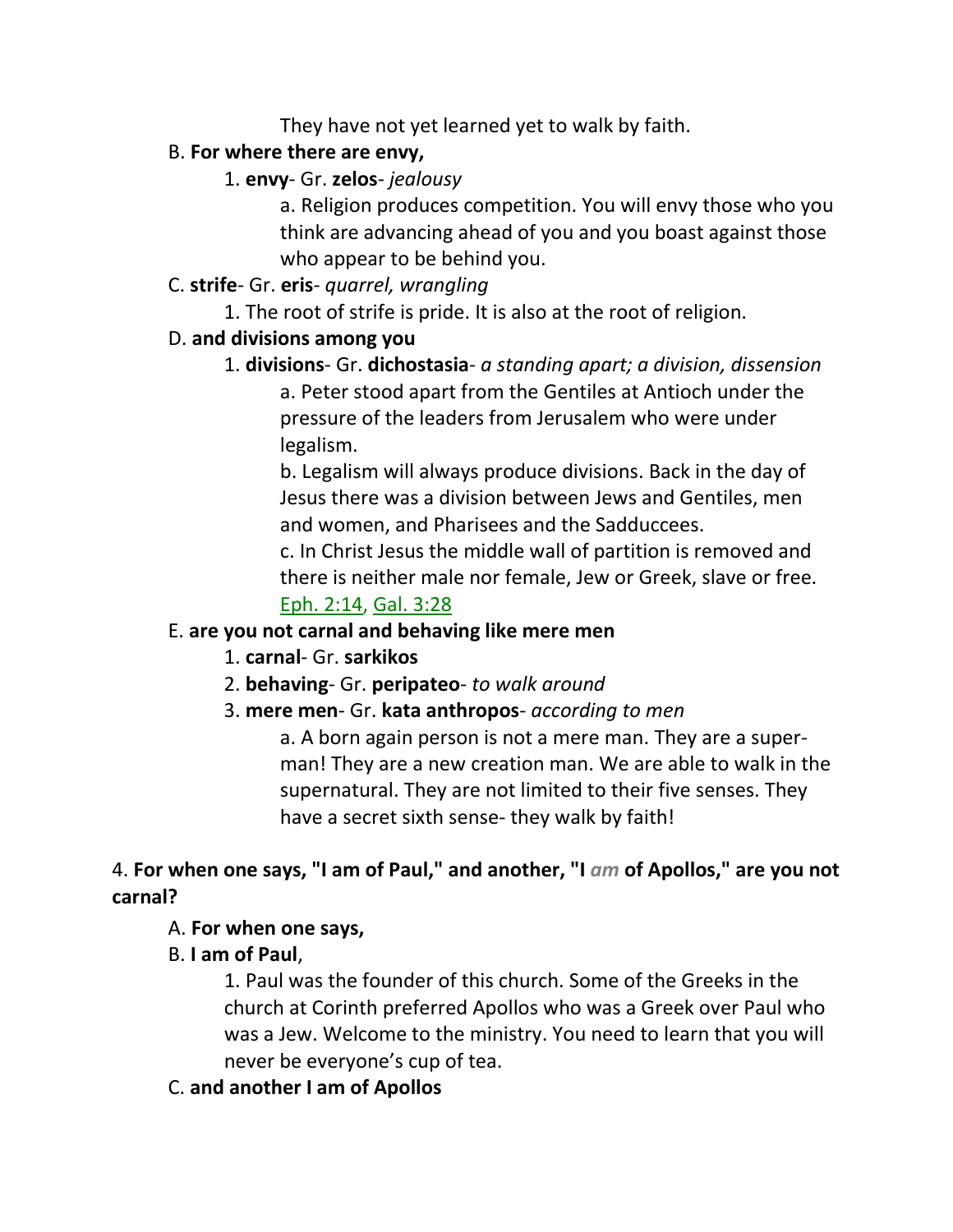# 1. **Apollos**- *means destroyer or destruction*

a. What a bad name to give your kid. God redeemed Apollos and made him a blessing and one who built up others. b. In chapter one, Paul mentions four factions at Corinth- Paul, Cephas, Apollos, and Christ. Here only Paul and Apollos are mentioned. This shows the largest segments of division at Corinth were between Paul- a Jew and Apollos- who was a gentile. The church had both Jews and Gentiles in it. We see that the saints at Corinth divided along fleshly lines that they belonged to before they got saved. Some in the church were gentiles and some Jews before they were saved. These saints were still carnal- still living in the distinctions of their fleshrace and national standing. In Christ these are erased. In our spirit we all are of one new holy nation called the church. c. In this chapter and the next chapter, Paul will continue to speak of himself and Apollos. Paul was not jealous of Apollos. Paul actually wanted Apollos to come to minister again at the church at Corinth but Apollos was not willing at that time.

### D. **are you not carnal**

### 1. **carnal**- Gr. **sarkikos**

a. Paul uses the term "carnal" four times in four verses to describe the Corinthians! He was not out to make friends and influence people! It must of been a real shot to their pride. They prided themselves in their maturity and being used of God in the gifts of the Spirit. Our maturity is not seen in our gifts but in our fruit.

# 5. **Who then is Paul, and who** *is* **Apollos, but ministers through whom you believed, as the Lord gave to each one?**

### A. **Who then is Paul**,

1. It is not who we are that is important. It is who Jesus is.

B. **and who is Apollos**,

# C. **but ministers through whom you believed**,

# 1. **ministers**- Gr. **diakonos**- *to serve as a deacon*

a. No matter how high you rise in ministry you never leave being a deacon- a servant. The higher you go in church leadership is a greater capacity to serve others. Paul saw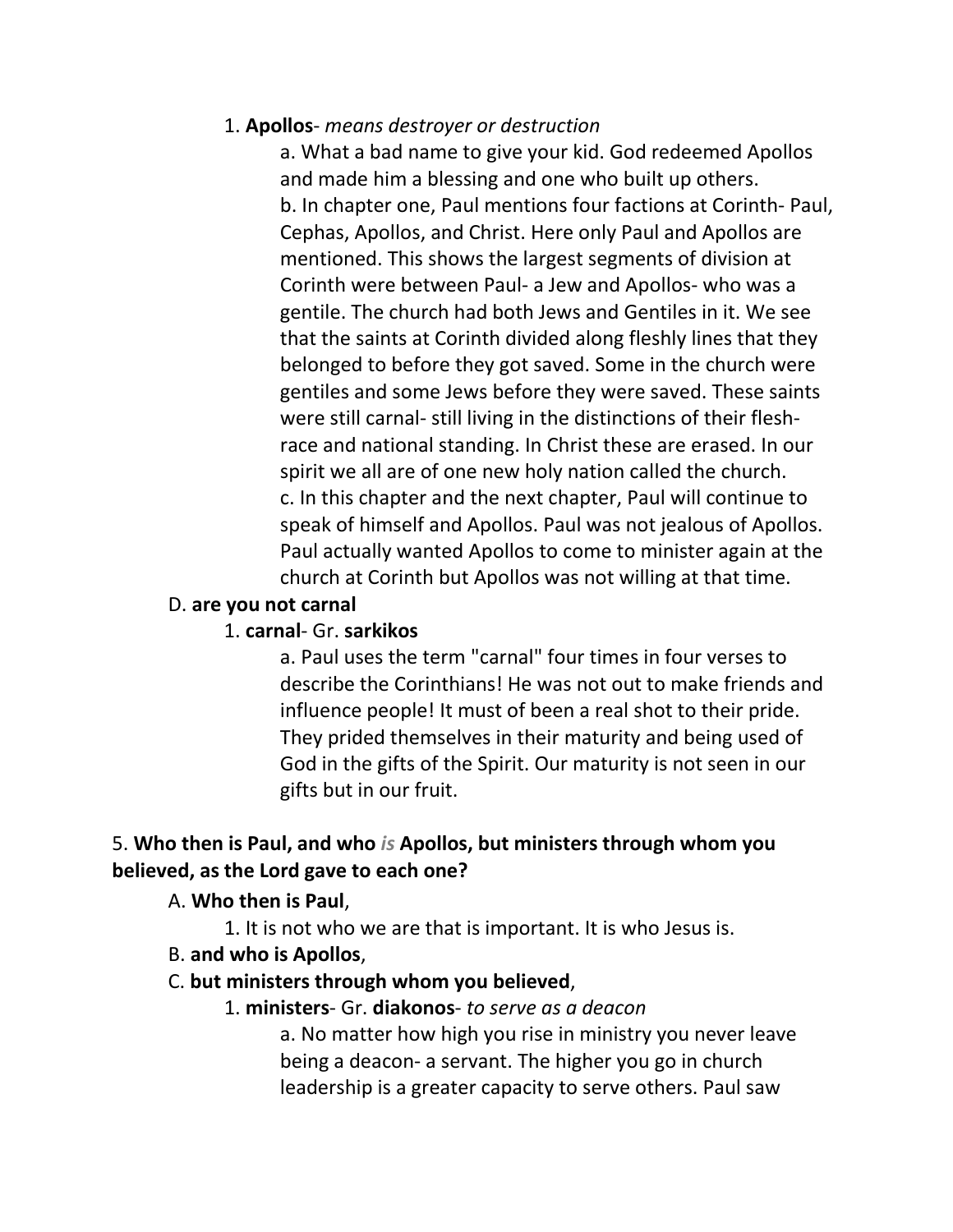himself as a servant. 1 Cor. 4:1

- b. The Senior Pastor of a church is the Senior deacon!
- c. Jesus is a servant over His church.

# 2. **believed**- Gr. **pisteuo**

a. Believing is a requirement to salvation.

# D. **as the Lord gave to each one**

# 1. **gave**- Gr. **didomi**

a. This phrase is incomplete. You must insert in the missing idea. Here I believe it would be "the Lord gave to each one their own particular ministry and task of ministry".

b. We each have our own particular calling and task of ministry to perform. Paul was a foundational apostle. 1 Cor. 3:10 Apollos built on foundations already laid.

# 2. **each one**

a. Every Christian has a ministry.

# 6. **I planted, Apollos watered, but God gave the increase**.

# A. **I planted**,

1. **planted**- Gr. **phuteo**- to *set out in the earth, that is*, *implant*.

a. This is the same as laying a foundation. Paul was a foundational minister as an apostle. 1 Cor. 3:10

# B. **Apollos watered**,

# 1. **watered**- Gr. **potizo**- *to furnish drink*, *irrigate*

a. Apollos was a teacher and he built upon the foundation already laid by others. This is the same as watering what was already planted. To be a good teacher you need to be mighty in the Scriptures! Act\_18:24

b. Many are not satisfied with a watering ministry. They want to be a foundational ministry. But there is a promise for those who water! Pro\_11:25

# C. **but God gave the increase**

# 1. **increase**- Gr. **auxano**- *to be increased, enlarged*

a. This is important to know as a minister. God is the one who makes things grow. Many ministers spend untold hours and energy on trying to make their ministries or churches to grow. This is a waste of time and will not last if the growth is from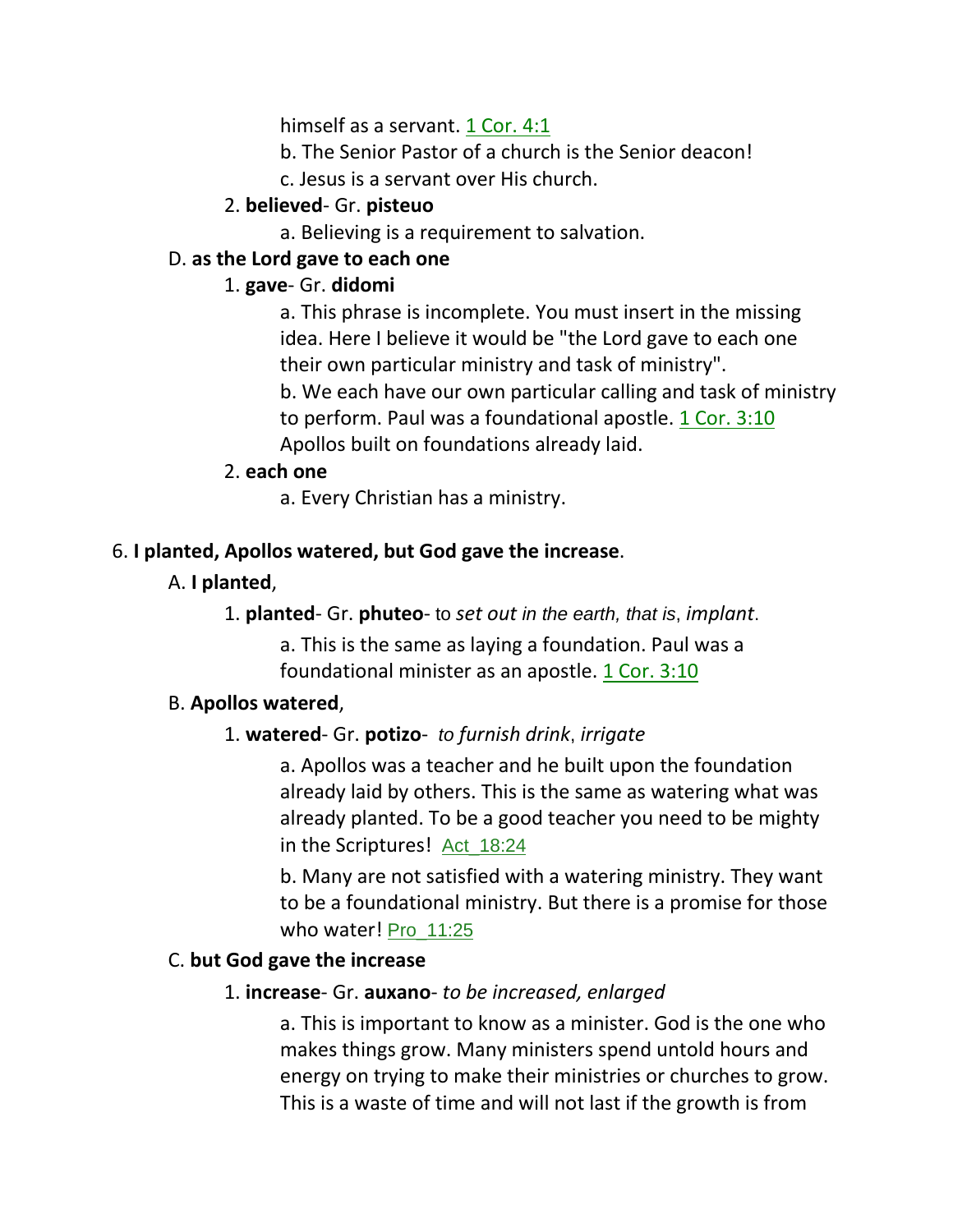man-made schemes.

b. Both the OT and NT both teach that God causes growth. We do our part by planting and watering, but only God causes growth. Psa\_127:1, Acts 2:47, Matt. 16:18

7. **So then neither he who plants is anything, nor he who waters, but God who gives the increase.**

# A. **So then neither he who plants is anything,**

- 1. **plants**
	- a. This was Paul

# 2. **anything**

a. Before we can enter into the "in Him" truths, we need to grasp the "in ourselves" truths first! In ourselves we are nothing, have nothing, and can do nothing apart from Christ.

b. We need not take ourselves so serious. Apart from God we are nothing. Gal. 6:3 Paul knew that in himself he was nothing. 2 Cor. 12:11 In Christ, Paul was the chiefest apostle, but in himself he was truly nothing.

### B. **nor he who waters,**

- 1. **waters**
	- a. This was Apollos

# C. **but God who gives the increase.**

# 1. **gives the increase**

a. Only God can do this.

# 8. **Now he who plants and he who waters are one, and each one will receive his own reward according to his own labor.**

# A. **Now he who plants and he who waters are one,**

- 1. **who plants** Paul
- 2. **who waters** Apollos
- 3. **are one**

a. They were one in that they both were sent by God to do His work. They were one in working for the advancement of believers. They were both on the same team working together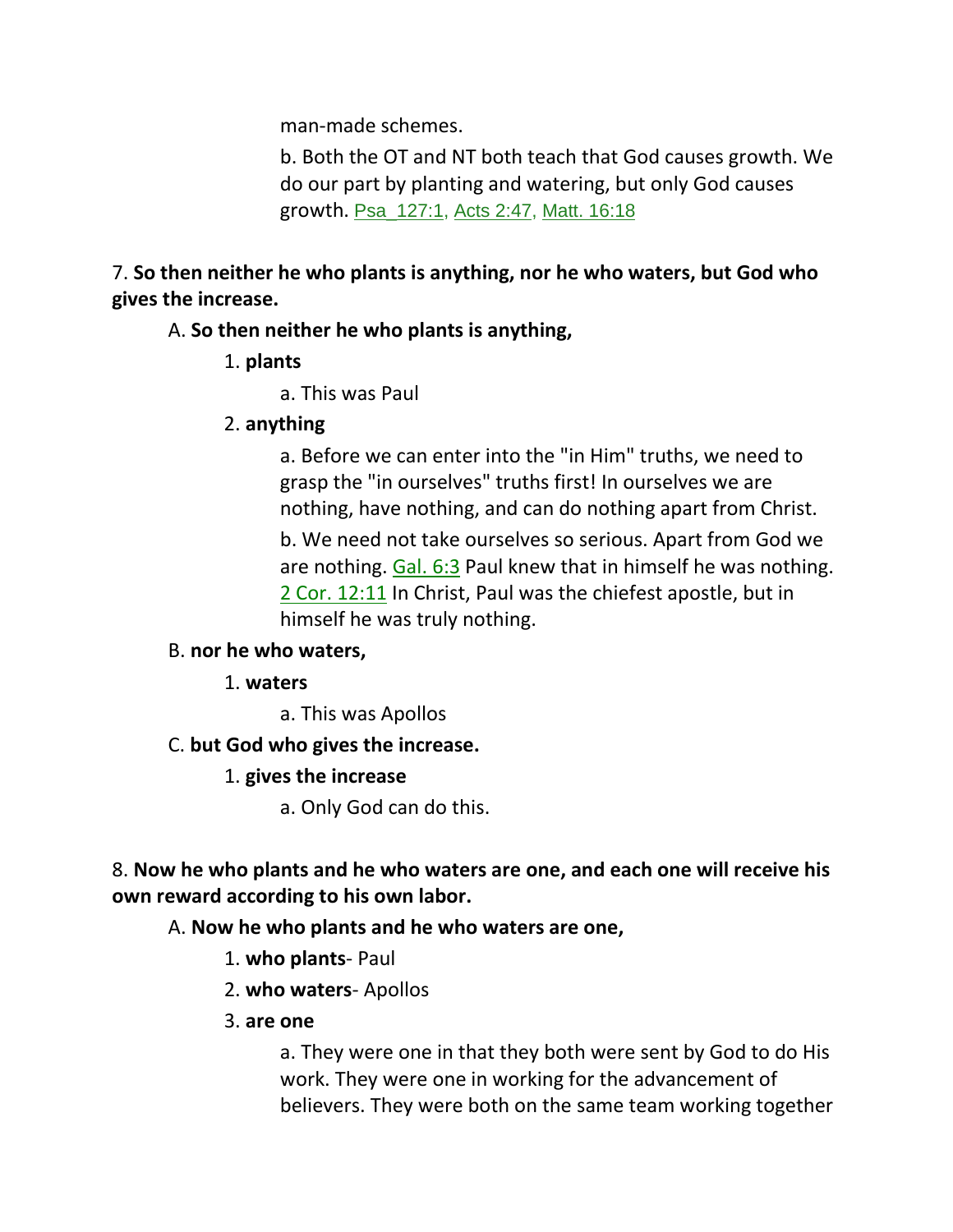for the same end.

# B. **and each one will receive his own reward according to his own labor**

### 1. **each one**

a. Each Christian has a specific work to do assigned to them by God. Each one has been given grace to minister and fulfill that work. 1 Peter 4:10 They each will receive a reward for doing it. If they don't do it they will lose the reward.

# 2. **receive**- Gr. **lambano**

a. Everyone will receive a reward based upon their work at the judgment seat of Christ. 2 Cor. 5:10,

3. **reward**- Gr. **misthos**- *dues paid for work, reward: used of the fruit naturally resulting from toils and endeavors*

a. Our labor in the Lord is never in vain. 1 Cor. 15:58 There is a reward for it.

# 4. **labor**- Gr. **kopos**

a. No labor-no reward!

b. We are not rewarded upon how many people we touched or how well we were known. We are rewarded for being faithful to what God called us to do.

c. God will never forget the work we do for Him. Heb. 6:10

# 9. **For we are God's fellow workers; you are God's field,** *you are* **God's building.**

# A. **For we are God's fellow workers**,

# 1. **fellow workers**- Gr. **sunergos**

a. The five-fold equipping offices work together to both bring forth fruit from the church and build it up.

b. The church is rooted and grounded in Christ. We are rooted speaks of the field. We are grounded as a building that is built. Eph. 3:17, Col. 2:7

# B. **you are God's field**,

# 1. **field**- Gr. **georgion**- *a cultivated field, husbandry, tillage*

a. We are called to bear fruit, but we cannot without Christ. John 15:16, John 15:5

b. God's people are seen as a vineyard both in the OT and NT.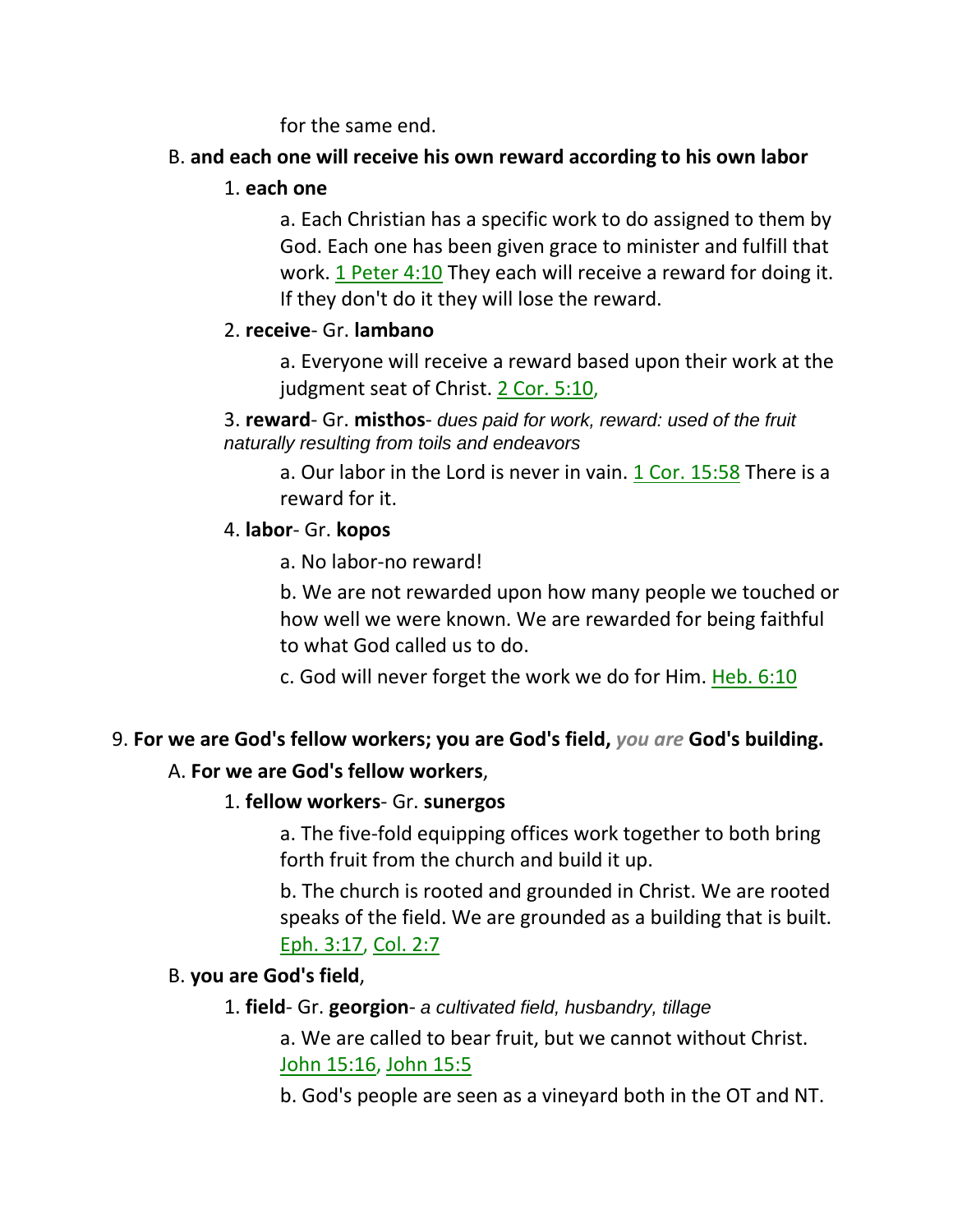### C. **you are God's building**

### 1. **building**- Gr. **oikodome**

a. We are being built for a habitation of God Himself. Eph. 2:22 We are His is temple. 1 Cor. 3:16

10. **According to the grace of God which was given to me, as a wise master builder I have laid the foundation, and another builds on it. But let each one take heed how he builds on it.**

### A. **According to the grace of God which was given to me,**

1. **grace**- Gr. **charis**- *unmerited favor, power, strength, ability*

a. God gave Paul the ability to be a foundational apostle.

# 2. **given**- Gr. **didomi**

a. Grace is always given. It is never earned or deserved.

b. Paul was very aware of the grace of God already given him. He did not ask God to give him grace. He tapped into God's grace that had been given to him.

# B. **as a wise master builder I have laid the foundation**,

# 1. **wise**- Gr. **sophos**

a. We can have ability to function in ministry but we also need God's wisdom in how to do it.

2. **master builder-** Gr. **architekton**- *we get our word architect from this word, head or lead builder*

# 3. **laid**- Gr. **tithemi**- *to set in place*

# 4. **foundation**- Gr. **themeilos**

a. The foundation is Jesus Christ. Paul laid the foundation of Jesus Christ by preaching his gospel to unbelievers and teaching Jesus Christ to the saints.

# C. **and another builds on it**.

# 1. **builds on**- Gr. **epoikodomeo**- *to build up to edify*

a. In the context here it would be Apollos. However, this applies to all who minister and teach Christ and His doctrine. b. Building upon Christ not only involves the teachings of the NT, but also how we put that teaching into practice in our lives.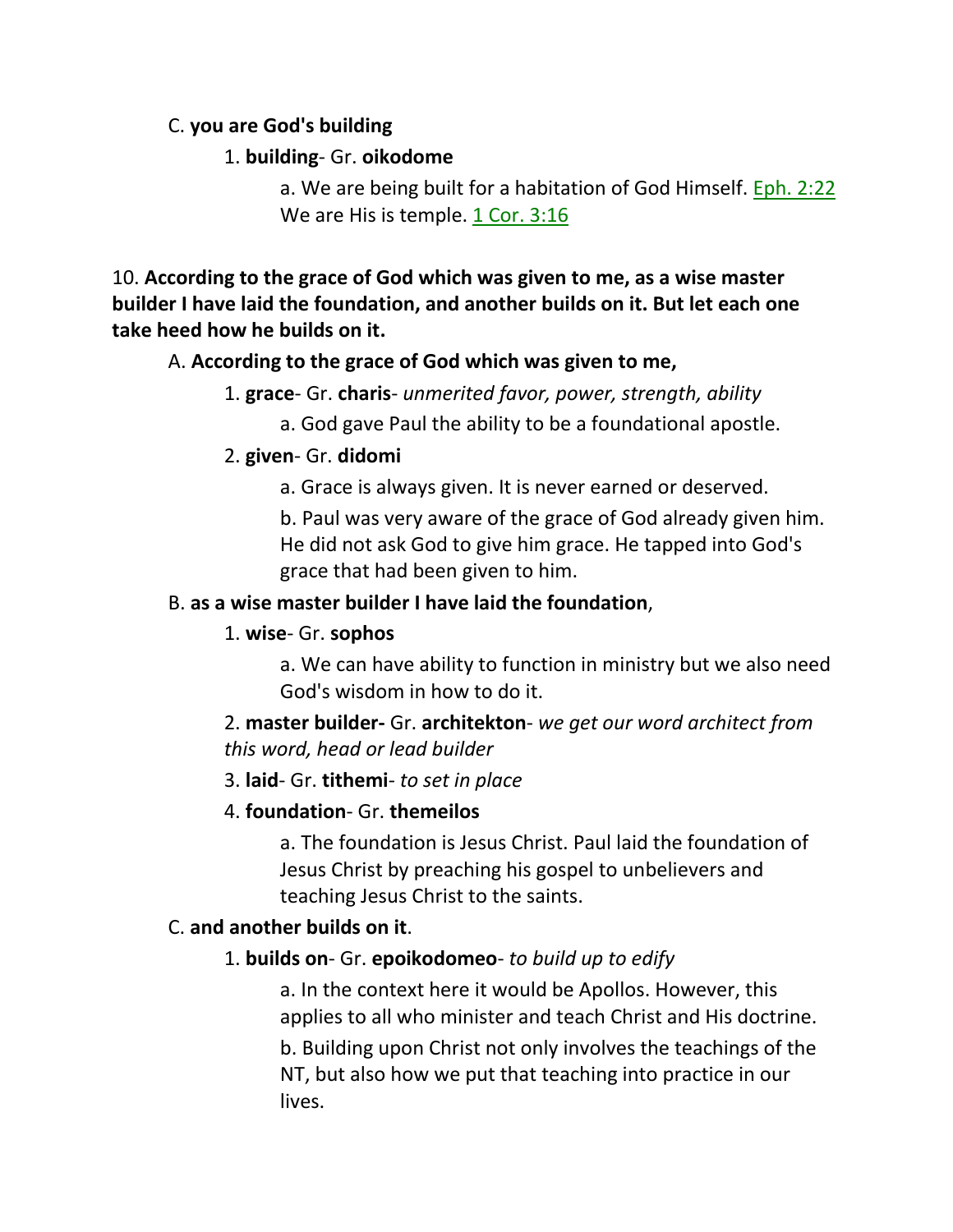#### D. **But let each one take heed how he builds on it.**

- 1. **take heed** Gr. **blepo** *to see or look*
- 2. **builds** Gr. **epoikodomeo**

# 11. **For no other foundation can anyone lay than that which is laid, which is Jesus Christ.**

### A. **For no other foundation can anyone lay than that which is laid,**

### 1. **no other foundation**

a. The foundation that is laid is our connection to God through Jesus Christ. Other people in the past have tried to lay other foundations as a basis for a relationship with God. They all are faulty. They are built upon fallen man instead of a sinless Savior who is God in the flesh.

b. Only a Savior who is both God and unfallen man can bridge the gap between the two and be an unshakeable foundation for a relationship between God and man.

### 2. **lay**- Gr. **tithemi**- *to place*

3. **laid**- Gr. **keimai**- *to lay down*

# B. **which is Jesus Christ**

### 1. **Jesus Christ**

a. He is the God-man. He is 100% God and 100% unfallen man in one person.

b. Jesus is called the chief corner-stone. Isa\_28:16; Act\_4:11-12; Eph\_2:20; 1Pe\_2:6-8

12. **Now if anyone builds on this foundation** *with* **gold, silver, precious stones, wood, hay, straw,** 

### A. **Now if anyone builds on this foundation with gold**,

# 1. **builds**- Gr. **epoikodomeo**

a. Strictly speaking this passage is speaking of teachers and their work in the ministry in the context here. You can apply what is said in this section of scripture to each believer as well. Each believer is responsible for building upon the foundation of Christ in their life and what gets built upon it by others. They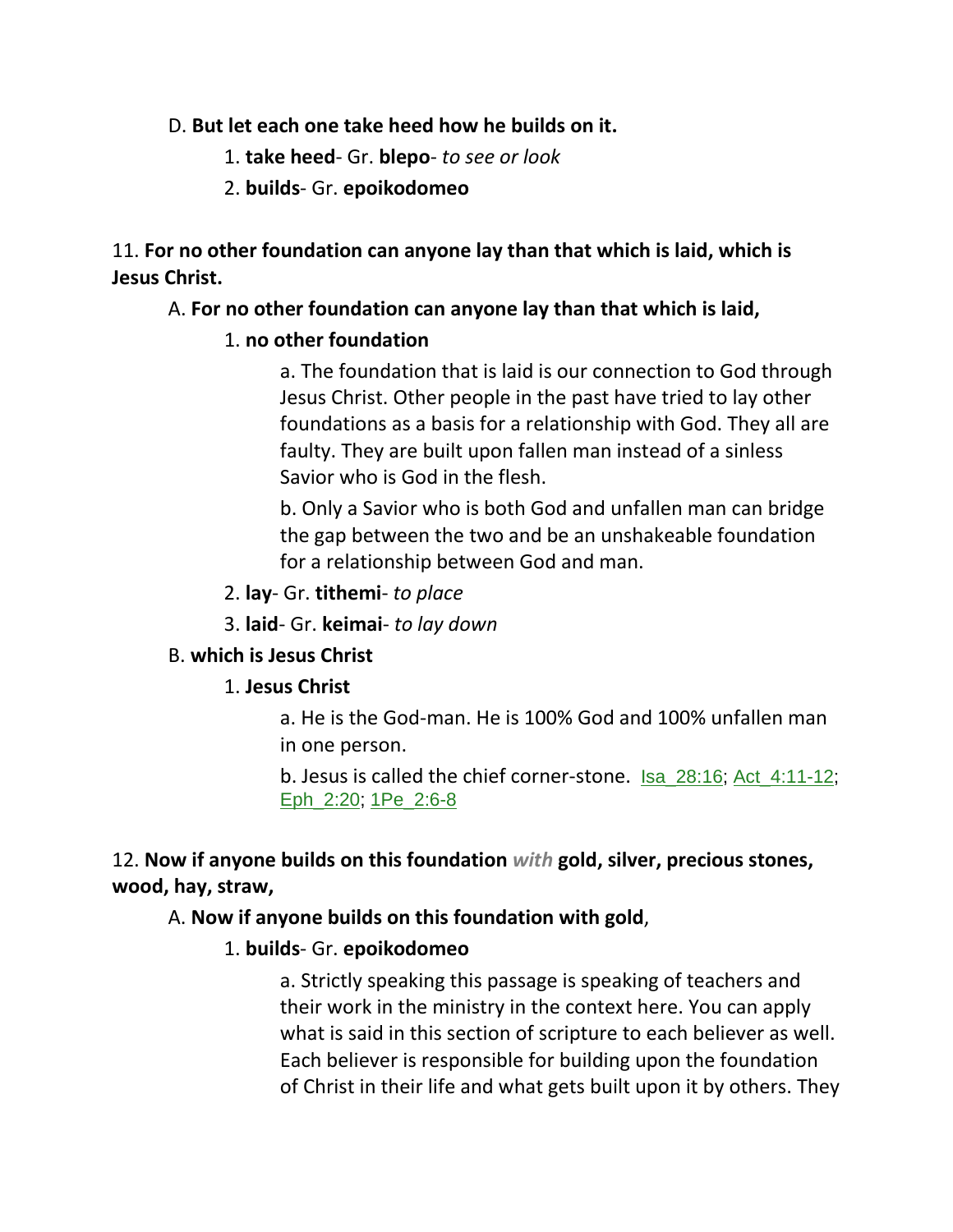will receive a reward for the good works produced from it. However, this passage is referring to teachers and the huge responsibility they have to teach and minister the pure Word of God to others. If they teach things other than the Word or the Word mixed with falsehood then that will be burnt up and they will not receive an reward for their work of ministry.

#### 2. **foundation**- Gr. **themelios**

a. We saw in the previous verse this refers to Christ.

#### 3. **gold**- Gr. **chrusos**

a. Gold, silver, and precious stones refer to the truths of the Word of God and works produced by the Word which are done in faith and by the Spirit.

b. Gold speaks of divinity. The proper teaching of God, His nature, and His will is seen as gold. Ps. 19:9-10

#### B. **silver**- Gr. **arguros**

1. Silver in the Word of God represents redemption. Teaching on redemption is silver.

### C. **precious stones**,

1. **precious**- Gr. **timios**

### 2. **stones**- Gr. **lithos**

a. Believers are the precious stones. 1 Pet. 2:5 We are precious stones which are building God's temple for him to inhabit. The precious stones on the High Priest breastplate represented the people of God- the twelve tribes of Israel.

b. Teachings about the NT believer and how to live in Christ are precious stones.

c. A New Covenant minister needs to teach about the true nature of God, redemption in Christ, and about who and what belongs to us as a believer and what that means in our daily life. The entire Word of God is profitable for these three things. A minister teaching line by line through books of the Bible will lay down gold, silver, and precious stones on the foundation of Christ in people's lives. They will receive a reward for their work.

d. Things outside of these three are wood, hay, and stubble.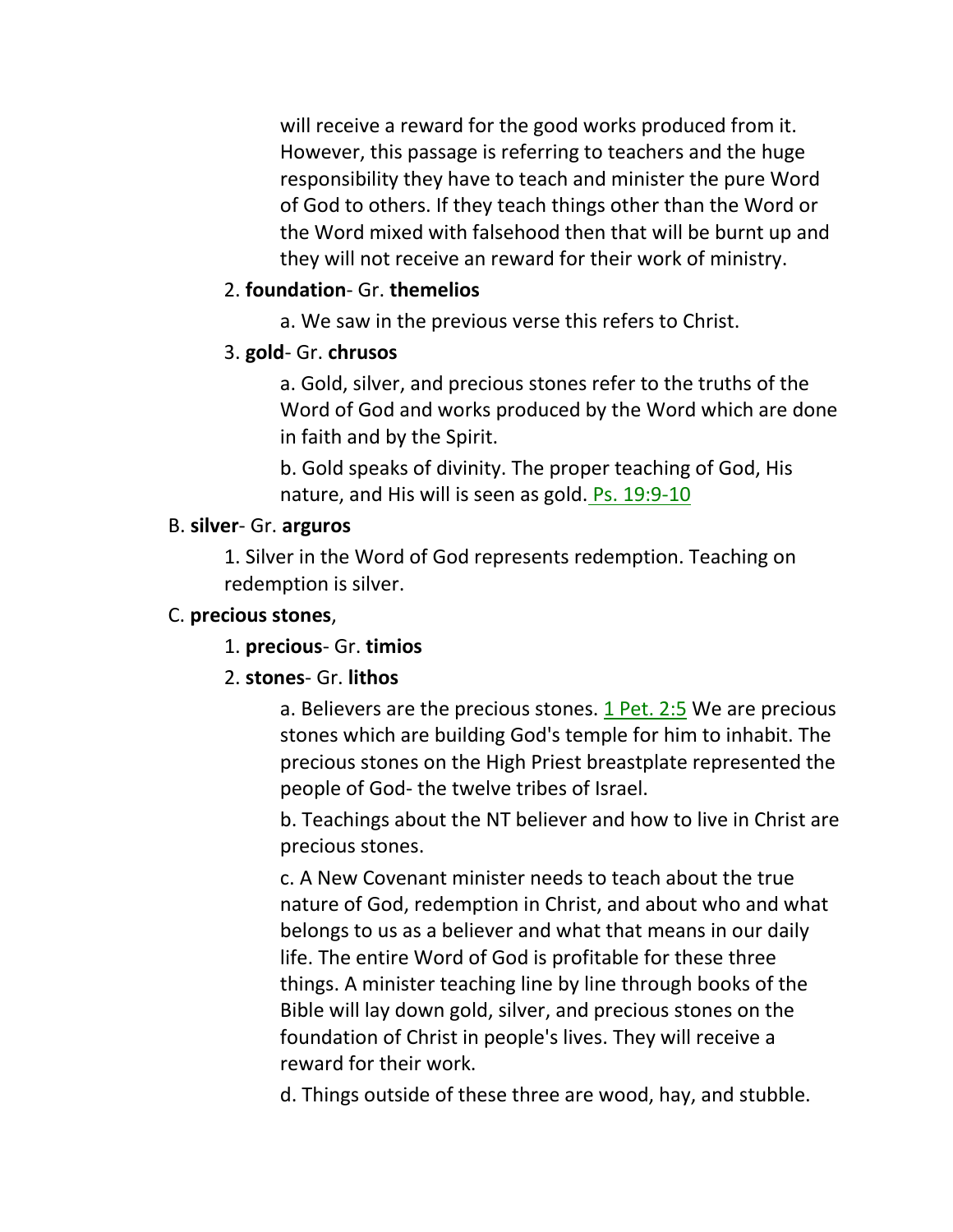Worldly success principles, psychology, entertainment, political speeches, reader's digest stories, and other fillers that are used to attract people are wood, hay, and stubble and will be burnt up.

#### D. **wood**- Gr. **xulon**

1. Wood teachings sound really good and polished but they will be burnt. They are not founded on God's Word.

2. A big area of wood teachings in the church are the teaching and preaching of the Law to Christians. This is taken from the Word of God but incorrectly applied to believers.

#### E. **hay**- Gr. **chortos**- *grass*

1. The quality decreases as we go from wood, grass, to straw. All three will burn and be destroyed.

2. Grass teachings will seem to satisfy the present fleshly appetite or delight in the moment but have no lasting effect.

#### F. **straw**- Gr. **kalame**

1. This has very little substance and is light. Many churches minister what has very little substance and is light and frothy. It appeals to the flesh but does not build up spiritually.

2. False doctrines would be straw teachings. Universalism would fall into this category.

# 13. **each one's work will become clear; for the Day will declare it, because it will be revealed by fire; and the fire will test each one's work, of what sort it is.**

A. **each one's work will become clear**;

### 1. **each one's**

a. This refers first to the teachers and ministers of the Word of God and then to each individual believer. The teachers work is the ministry to the saints and the believers work is the work produced from what they took into their heart from others and from their own study.

b. Every believer will be present and go through the judgment seat of Christ. 2 Cor. 5:10 This is a judgment for works not for the guilt of sin. Jesus took the guilt of our sin at the cross. That judgment was borne by Jesus on the cross for us. Praise God!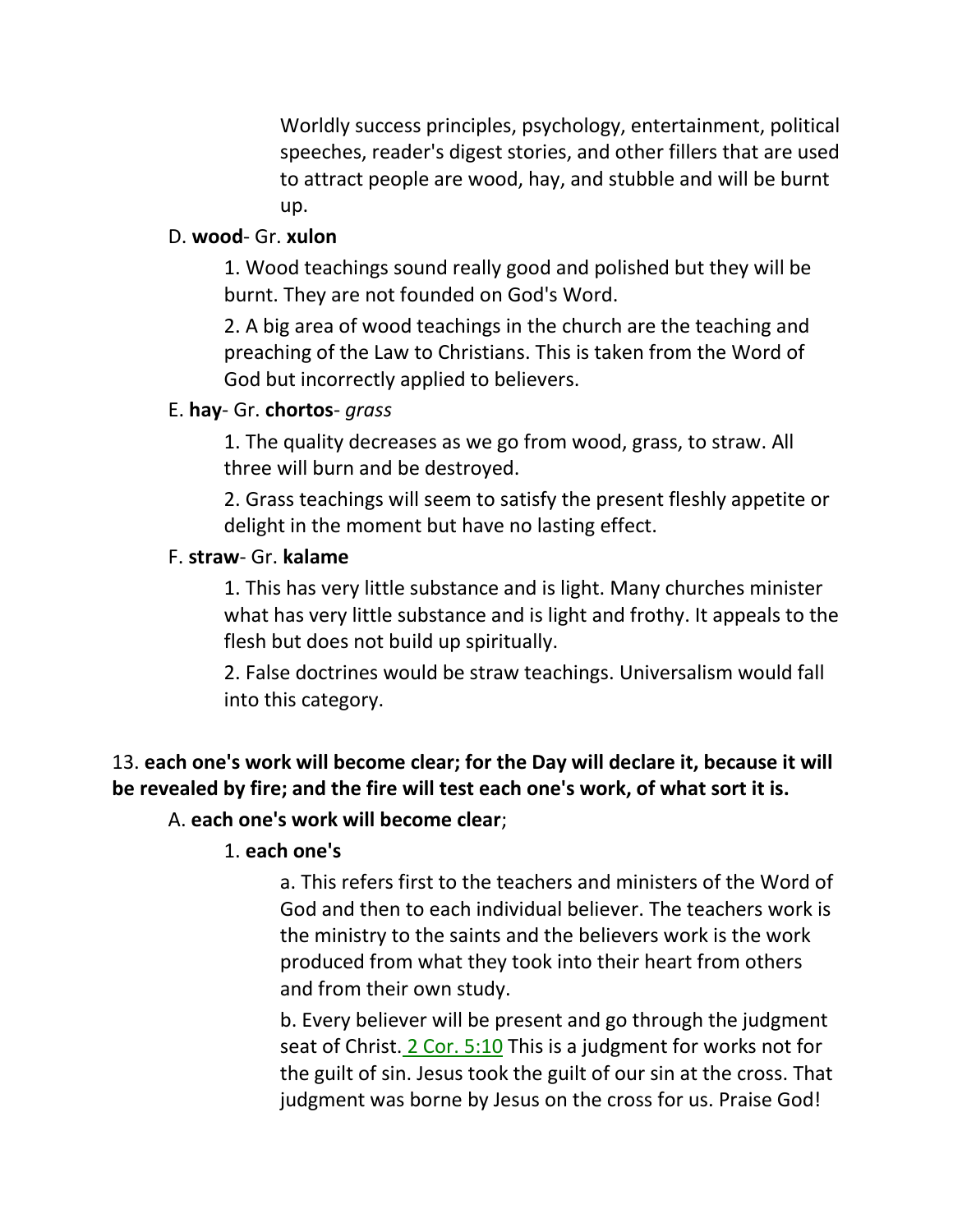Those that believe upon and receive Jesus will never enter into this judgment. John 5:24

#### 2. **work**- Gr. **ergon**

a. This is a judgement for works not sin.

3. **clear**- Gr. **phaneros**- *apparent, manifest, clear, known, well-known*

#### B. **for the Day will declare it**,

1. **the Day**- Gr. **ho hemera**- *a natural 24 hour day or certain time or day for trial, judgment, or tribunal*

a. The word "day" can mean a time of judgment or tribunal. This day will be the judgment seat of Christ. This is also called the day of the Lord Jesus or the Day of Christ.  $1Co\_1:8$ 

2. **declare**- Gr. **deloo**- *to render manifest or evident; to make known, to tell, relate, declare*

### C. **because it will be revealed by fire**;

### 1. **revealed**- Gr. **apokalupto**- *to unveil or take the lid off*

a. In this verse Paul uses the words **clear, declare, and revealed**. What is in the heart of man is hidden now. On that day all the motives of the heart will be brought to the light and judged. 1 Cor. 4:5

### 2. **fire**- Gr. **pur**

a. Fire will refine gold, silver, and precious stones leaving it more pure and valuable than before. Fire destroys wood, hay, and straw.

### D. **and the fire will test each one's work**,

### 1. **each one's**

a. There are no exceptions. All believers will appear at the judgment seat of Christ. All unbelievers will appear at the Great White Throne judgment at the end of the Millennium. Rev. 20:10

### 2. **work**- **ergon**

a. This is the second time in this verse the word work is used to emphasize that this judgment will be to judge the quality of our works not for the guilt of sin.

b. Paul uses the word work four times in this section talking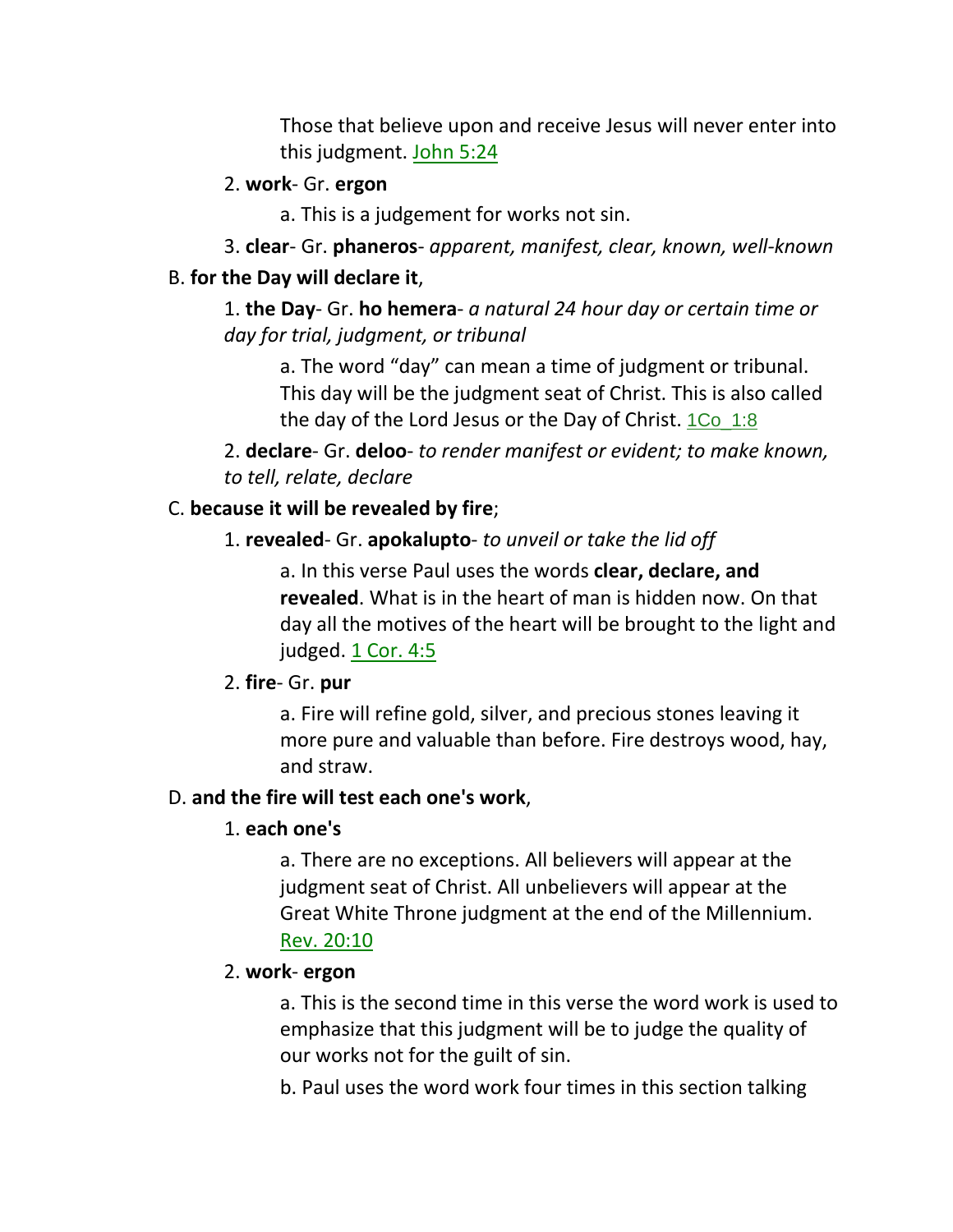about the judgment seat of Christ. It is for emphasis.

# E. **of what sort it is**

### 1. **what sort**

a. Once again this judgment is not for the guilt of sin. Jesus took that at the cross. This is to see what sort or quality are works were consisted of.

# 14. **If anyone's work which he has built on** *it* **endures, he will receive a reward.**

# A. **If anyone's work which he has built on it endures,**

# 1. **anyone**

a. Paul uses the word work four times in this section of scripture for emphasis, but he also uses the words anyone and everyone four times for emphasis. No one get out of the judging of what they have done in this life. This judgment is universal in scope.

# 2. **work**- Gr. **ergon**

a. This is the third time the word work is used in this section. It emphasized the purpose of the judgement- it is for works not upon guilt for sin.

# 3. **built**- Gr. **epoikodomeo**

# 4. **endures**- Gr. **meno**- *remain, stay*

a. Only what is from God and done in God will remain after the fire of God falls upon it.

# B. **he will receive a reward**

# 1. **receive**- Gr. **lambano**

# 2. **reward**- Gr. **misthos**

a. Whenever we find this word in scripture it is always singular. You will never find the plural- rewards. All the areas where we can be judged in will end up in one reward or loss of that reward.

b. How do you balance getting a reward from God and grace? Grace is unmerited favor. We don't deserve anything from God. Then why are we rewarded and what is it's basis? The basis for our reward from God is upon our receiving and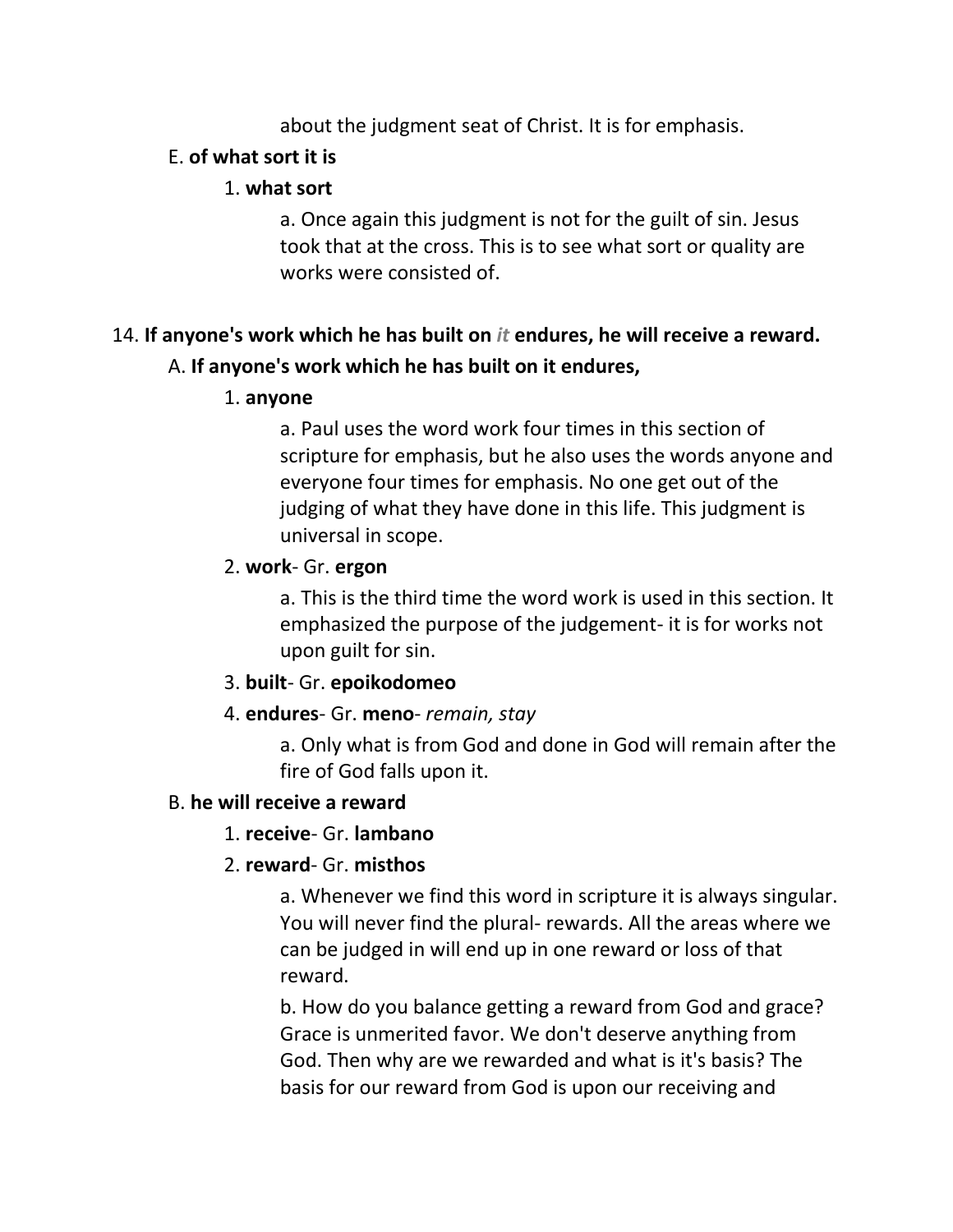utilizing the grace he gave us. When we steward the grace of God and utilize it by faith we get rewarded for it. The three people in the parable of the talents were each given their talents by grace. They did not merit them or earn them. However, they each were rewarded based on how they used that grace given to them. Matt. 25:21-13

15. **If anyone's work is burned, he will suffer loss; but he himself will be saved, yet so as through fire.**

#### A. **If anyone's work is burned**,

1. **anyone's**

a. Again, judgment is universal in scope.

2. **work**- Gr. **ergon**

a. The fourth time this word is used in a few words. This is used for emphasis.

- 3. **burned** Gr. **katakaio** *to burn up, consume with fire*
- B. **he will suffer loss**;

1. **suffer loss**- Gr. **zemioo**- *to suffer loss, forfeit, lose*

#### C. **but he himself will be saved**,

#### 1. **he himself**

a. At this judgement it is not upon the person but upon his works. Our judgment fell on Jesus on the cross. We personally are saved by our faith in Jesus Christ, not our works. Eph 2:8-9

2. **be saved**- Gr. **sozo**- *to save, keep safe and sound, to rescue from danger or destruction, to save a suffering one (from perishing)*

#### D. **yet so as through fire**

#### 1. **through fire**- Gr. **dia pur**

a. Catholics use this verse to support their doctrine of purgatory where people are refined by fire before entering into heaven. However, this is speaking of the fire upon one's works and not themselves. There is no such place as purgatory.

b. This is called being scarcely saved. 1 Pet. 4:18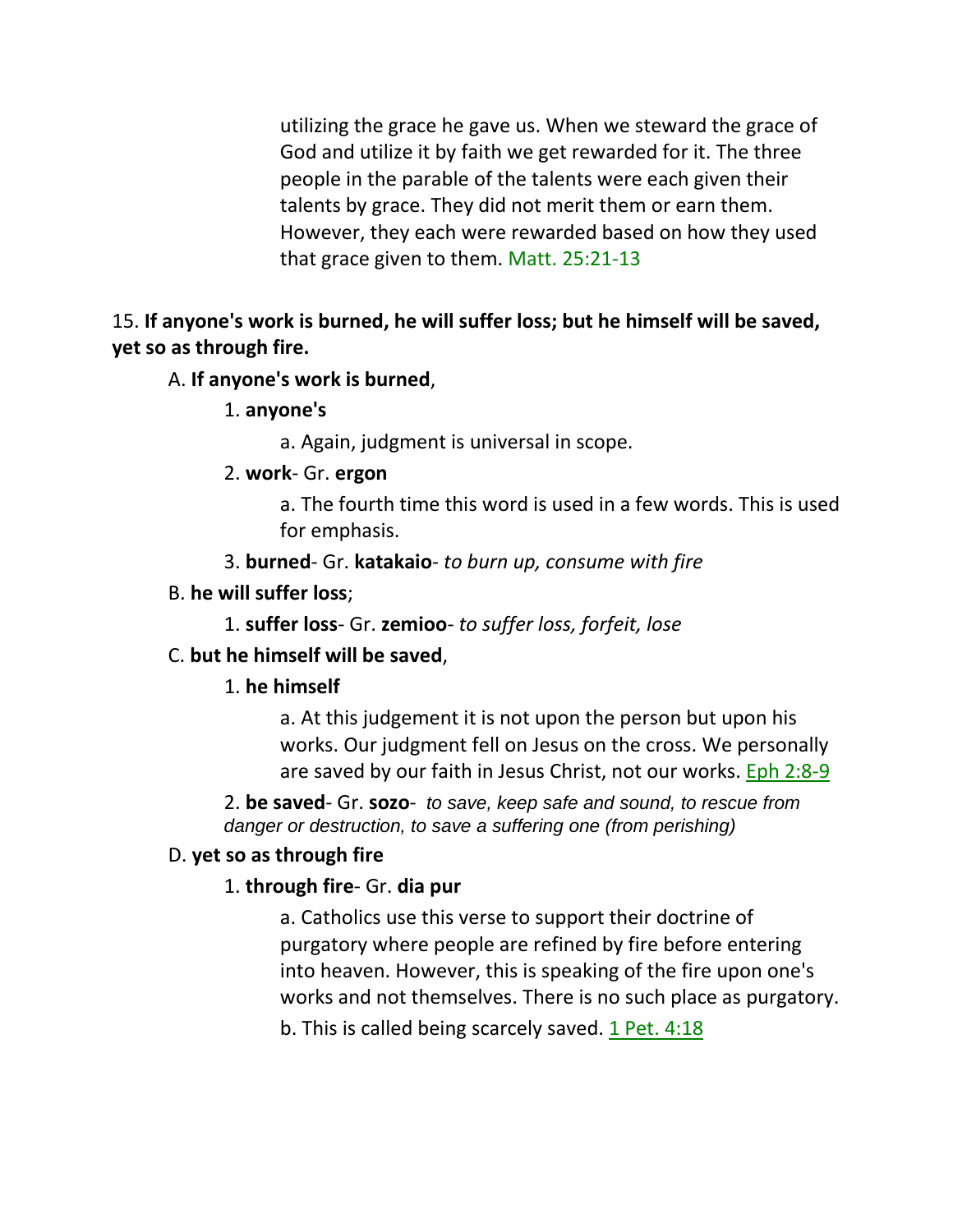### 16. **Do you not know that you are the temple of God and** *that* **the Spirit of God dwells in you?**

A. **know**- Gr. **eido**- *to perceive or have full knowledge*

1. Those that live a sin-ridden life do not know that they are the temple of God.

2. Paul says eight times in his writings, "Do you know know..." 1Co\_5:6, 1Co\_6:2-3, 1Co\_6:9, 1Co\_6:16, 1Co\_6:19, 1Co\_9:13, 1Co 9:24; Rom 6:3 Eight speaks of new beginnings. We need to know about all the new things in the new covenant to make a new beginning in our life!

### B. **temple**- Gr. **naos**- *the innermost part of the temple- the Holy of Holies*

1. Here in context the church as a whole is the temple of God. In  $1$ Cor. 6:19 we see a believer's body is the temple of God.

2. The spirit of man is the Holy of Holies where God dwells in us. The church as a whole is also the Holy of Holies where God dwells. In some mystery our spirit is connected to the spirits of all the redeemed.

### C. **Spirit of God**

1. Each member of the church is connected to each other by the Holy Spirit.

### D. **dwells**- Gr. **oikeo**

1. The Holy Spirit resides in us and will abide with us forever! John 14:16

2. This is a major difference between the Old Covenant and the New Covenant. In the old you tried to live for God, in the new you live from God. Big difference folks!

# E. **in you**

1. It would change our mindset and lifestyle if we kept a conscious thought that God lives in us by His Spirit.

# 17. **If anyone defiles the temple of God, God will destroy him. For the temple of God is holy, which** *temple* **you are.**

# A. **If anyone defiles the temple of God**,

1. **defiles**- Gr. **phtheiro**- *to spoil, ruin, to corrupt, morally deprave, destroy*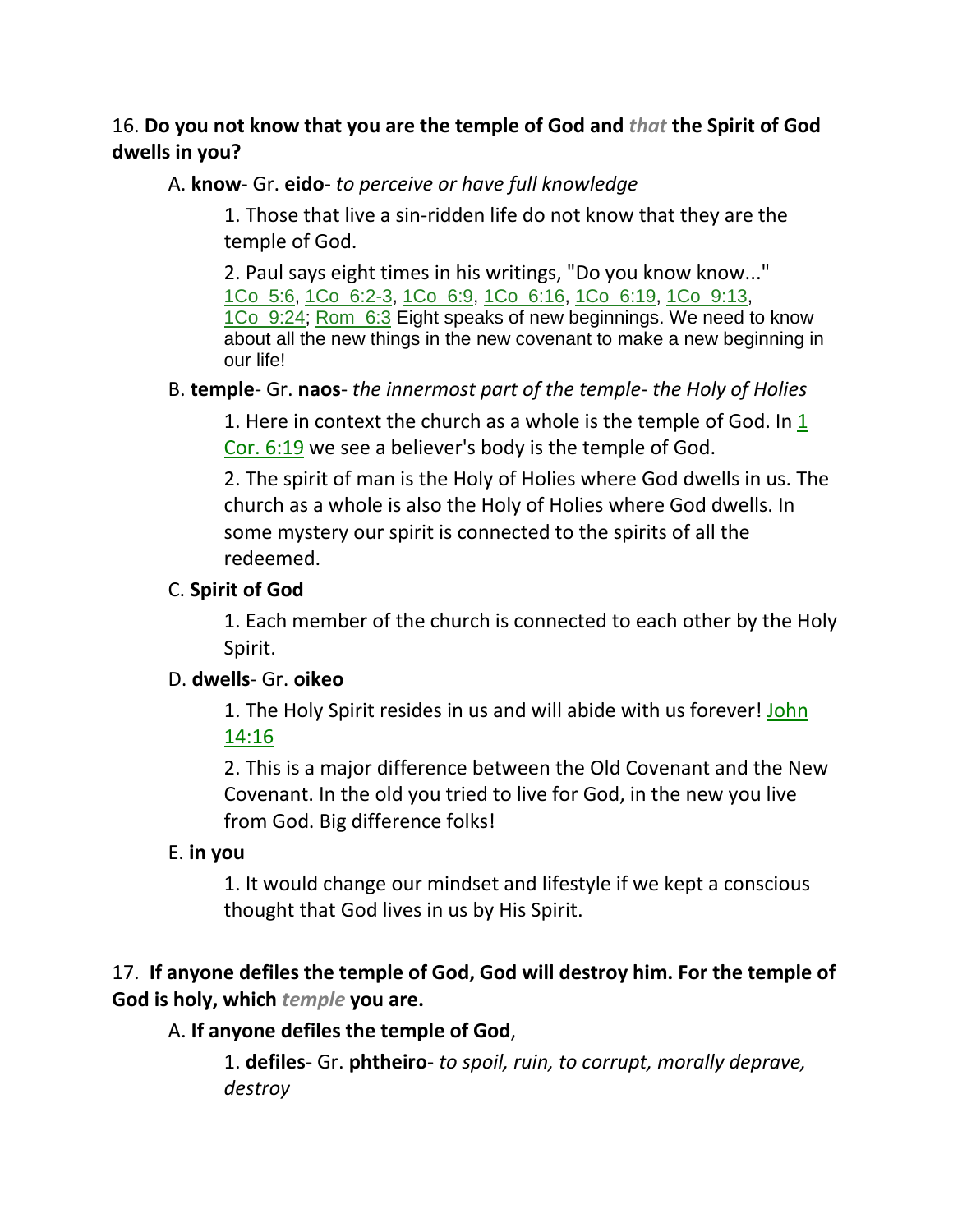a. The KJV has "destroy" here. Some have taken this to mean that if a Christian commits suicide by destroying the temple of God [their body], God will destroy them in hell. No! This is not what this verse is talking about! This verse is not talking about individual Christians, but the church as a whole. You must take scripture in context. In the context here we have false teachers teaching lies in the church and bringing corruption and harm to it. If a false teacher corrupts the church with false teaching then God will destroy him ultimately if he is an unbeliever and his ministry if he is a believer.

2. **temple**- Gr. **naos**- *innermost part of the temple, Holy of holies*

# B. **God will destroy him**

### 1. **destroy-** Gr. **phtheiro**

a. See note above

### C. **For the temple of God is holy**,

#### 1. **temple**- Gr. **naos**

### 2. **holy**- Gr. **hagios**

a. Over sixty times in the NT believers are called holy or saints. The word **hagios** is translated both ways.

### D. **which temple you are**

### 1. **temple**- Gr. **naos**

a. The word "you" here is in the plural. It is true that each individual Christian is a temple of the Holy Spirit, but here it speaks of the collective church is the temple of God.

### 18. **Let no one deceive himself. If anyone among you seems to be wise in this age, let him become a fool that he may become wise.**

### A. **Let no one deceive himself**

### 1. **no one**

a. Proud people tend to exclude themselves from others and make themselves special exceptions.

# 2. **deceive**- Gr. **exapatao**- *to deceive thoroughly; to deceive, delude*

### 3. **himself**

a. This is the worst kind of deception!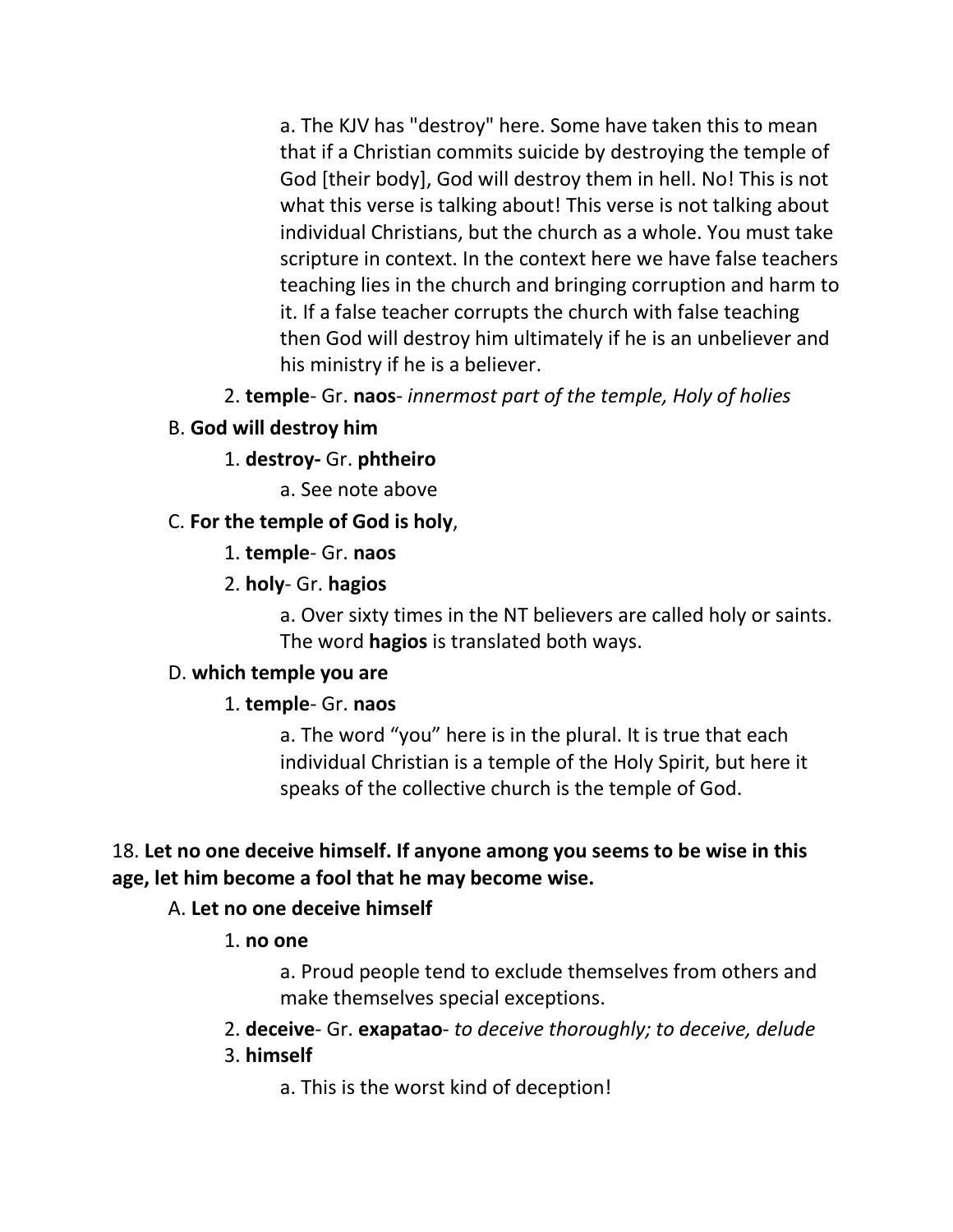b. If we think we are something when we are not, and when we are a hearer of the Word and not a doer, and when we say we do not sin, we deceive ourselves. Gal 6:3, Jas 1:22, 1Jn\_1:8

#### B. **If anyone among you seems to be wise in this age,**

#### 1. **anyone**

a. Again, there are no special exceptions.

2. **seems**- Gr. **dokeo**- *to estimate, to seem*

#### 3. **wise**- Gr. **sophos**

a. This speaks of natural earthly wisdom.

#### 4. **this age**- Gr. **touto aion**

a. The church age. In this age we look through a glass darkly but in a later age we will see clearly and know clearly.

b. If someone thinks they fully know something in this age they really don't know as they ought to know. 1 Cor. 8:2

#### C. **let him become a fool that he might become wise**

#### 1. **fool**- Gr. **moros**- *dull; foolish, moronic*

a. God does not want us to be fools. In context here Paul is speaking of becoming foolish in the eyes of natural man by believing and trusting in Christ.

#### 2. **wise**- Gr. **sophos**

a. A Christian who reads, believes, and acts on the Word of God by faith is wise in God's eyes. 2 Tim. 3:15

#### 19. **For the wisdom of this world is foolishness with God. For it is written, "HE CATCHES THE WISE IN THEIR OWN CRAFTINESS";**

#### A. **For the wisdom of this world is foolishness with God.**

#### 1. **wisdom**- Gr. **sophia**

a. Paul is hitting the subject of wisdom over and over in this letter because the Christians at Corinth being Greeks heavily put importance upon wisdom. They got this from their culture and upbringing. We are not to dominated by our culture and upbringing as a believer. We are to be dominated and controlled by the Word of God. The culture of heaven trumps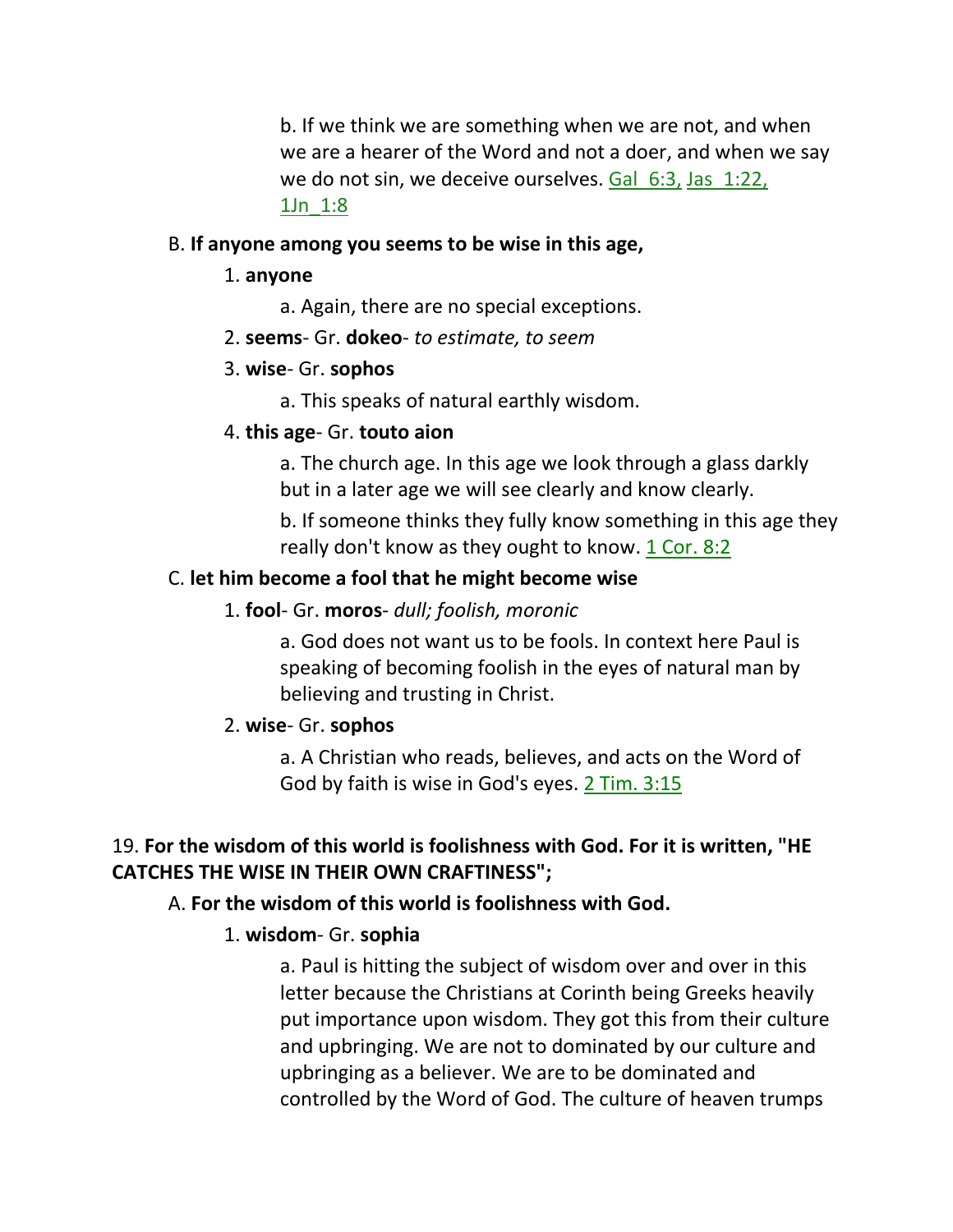human culture. We now are citizens first of heaven before a natural nation or city.

### 2. **world**- Gr. **kosmos**

a. This speaks of the world of fallen humanity.

# 3. **foolishess**- Gr. **moria**

### B. **For it is written**

# 1. **written**- Gr. **grapho**

# a. Job 5:13

# C. **He catches the wise in their own craftiness**

1. **catches**- Gr. **drassomai**- *to grasp with the hand, clutch; to lay hold of, seize, take, catch*

# 2. **wise**- Gr. **sophos**

a. According to the world's standards

# 3. **craftiness**- Gr. **panourgia**- *craft, cunning*

a. God uses the Judo technique on those that are against Him. They end up in their own devices and deception.

b. This is a picture of a hunter that sets a trap and then absentmindedly stepping into it themselves and being caught themselves.

# 20. **and again, "THE LORD KNOWS THE THOUGHTS OF THE WISE, THAT THEY ARE FUTILE."**

# A. **and again**,

# B. **The Lord knows the thoughts of the wise,**

1. **knows**- Gr. **ginosko**- *to know by experience* 

2. **thoughts**- Gr. **dialogismos**- *the thinking of a man deliberating with himself, dialogues*

a. The Lord knows our thoughts, but the devil does not. Don't speak your fears and give away your thoughts to the devil.

# 3. **wise**- Gr. **sophos**

a. According to the world

# C. **that they are futile**

1. **futile**- Gr. **mataios**- *devoid of force, truth, success, result, useless, of no purpose*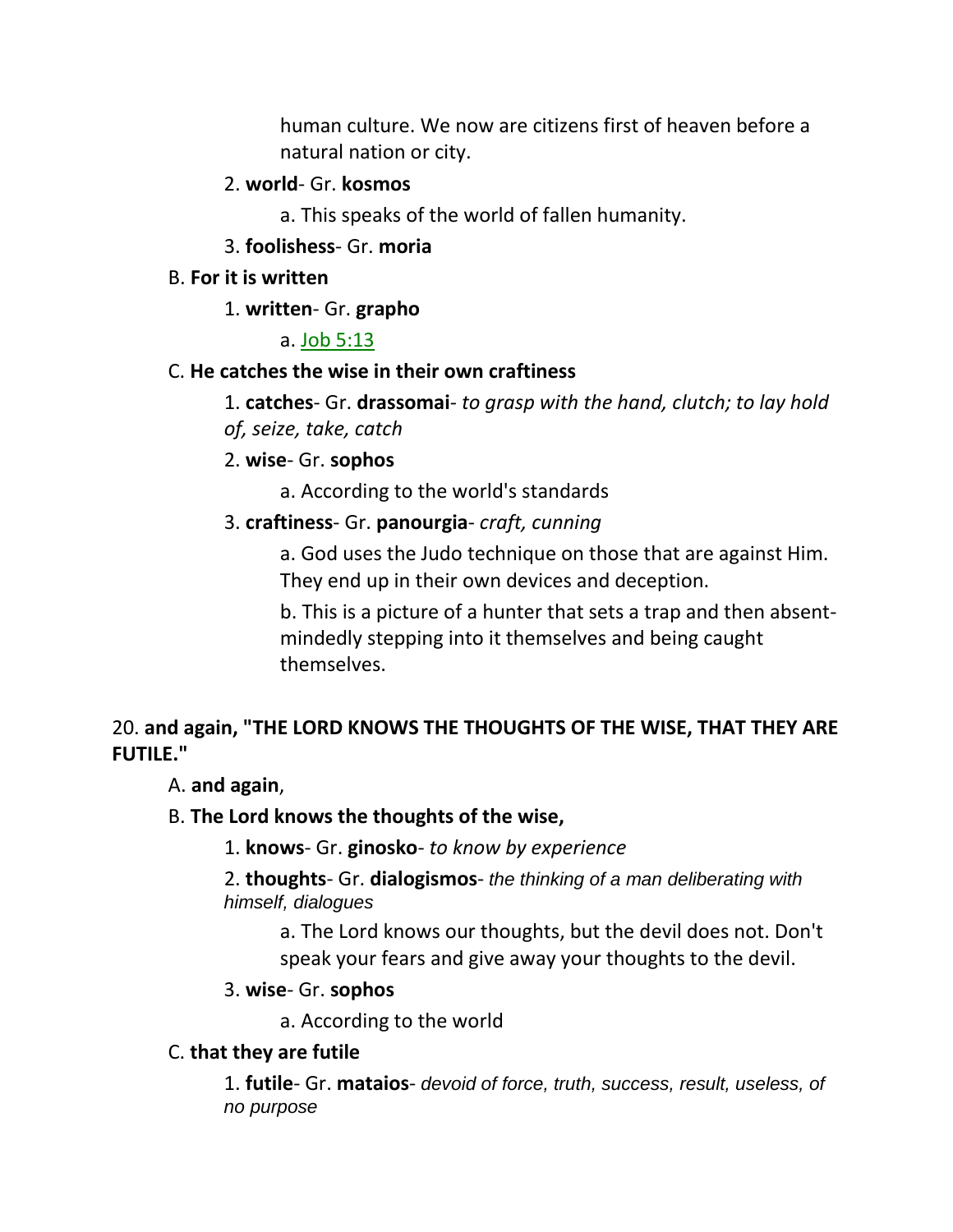a. The thoughts of unbelievers are devoid of truth, or in other words devoid of the Word. John 17:17

### 21. **Therefore let no one boast in men. For all things are yours:**

# A. **Therefore let no one boast in men**.

# 1. **boast**- Gr. **kauchomai**

a. This includes Paul himself, Peter, and Apollos.

b. We should not boast in our favorite teacher or pastor. We need to boast in Jesus.

# 2. **men**- Gr. **anthropos**

# B. **For all things are yours**

1. **all things**- the word "*things*" is not in the Greek.

a. This says "for all are yours" in the Greek. This is referring to all teachers are yours.

b. We should not claim certain teachers while some claim others. All teachers are placed in the body of Christ for all of us. This brings out that we should not just listen to teachers in our particular stream we swim in, but we can glean from teachers in all streams of the body of Christ.

c. For instance during the Word of Faith movement there were certain teachers in that movement. Those who identified with that movement claimed those teachers as their teachers. Teachers in other streams or movements were not their teachers. No, all teachers in the body of Christ are for all of us.

# 22. **whether Paul or Apollos or Cephas, or the world or life or death, or things present or things to come—all are yours.**

# A. **whether Paul or Apollos or Cephas**

1. All teachers are yours.

# B. **or the world or life or death**,

# 1. **world**- Gr. **kosmos**

a. We will inherit the earth

- 2. **life** Gr. **zoe**
	- a. This is the God kind of life.